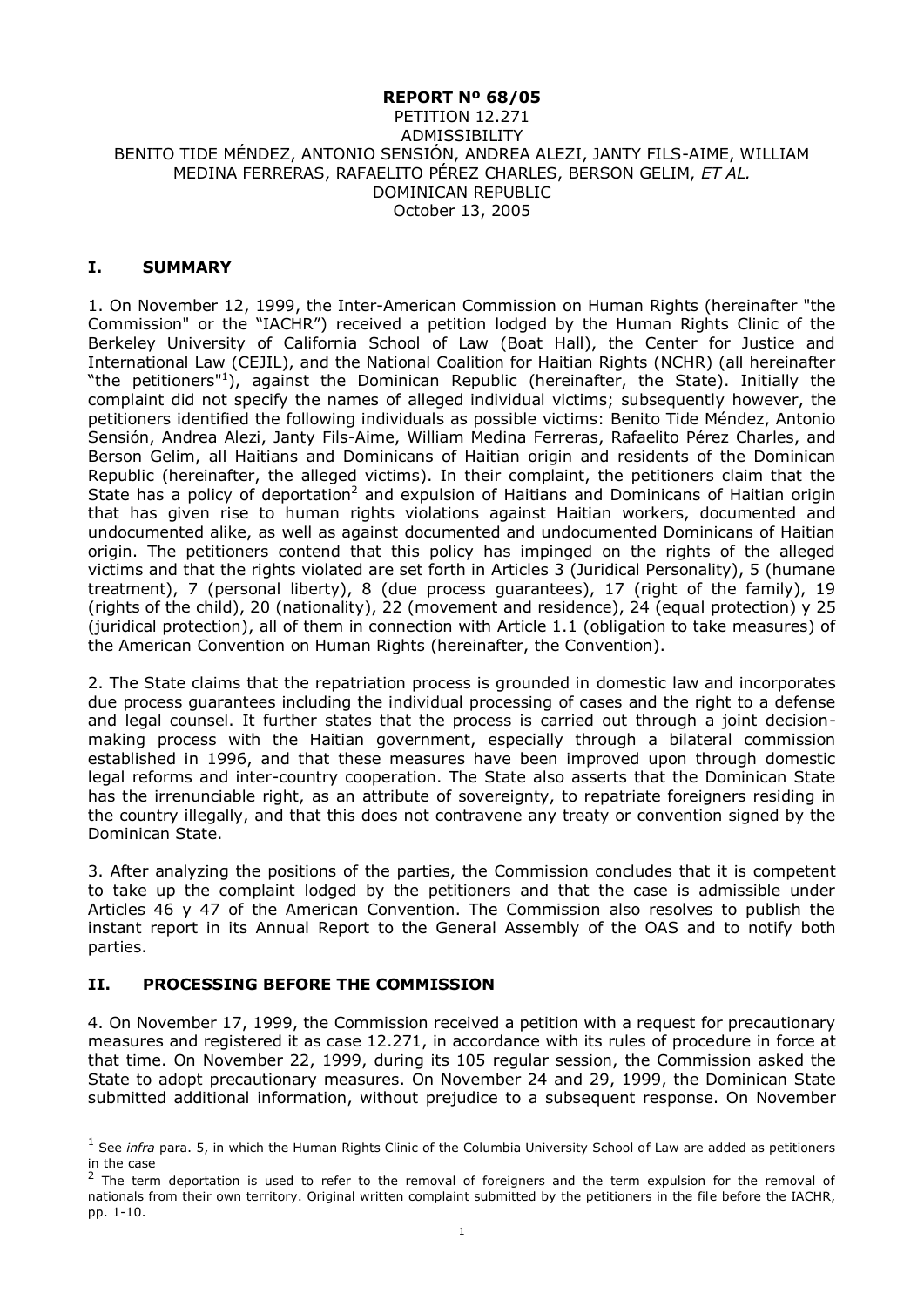30, 1999, the State requested a fifteen day extension. This extension was granted on December 7, 1999. On December 6, 1999, the petitioners submitted additional information. On December 15, 1999, the Dominican State submitted its first report on the precautionary measures requested by the Commission. On December 23, the IACHR received the report from the State and duly forwarded it to the petitioners, with a request that they submit their observations within thirty days. On December 22, 1999, the Inter-American Commission requested that the petitioners submit more detailed information regarding their request for precautionary measures.

5. On March 10, 2000, the Human Rights Clinic of Columbia University School of Law submitted information about the case and requested the adoption of provisional measures by the Inter-American Court. In a written communication dated March 16, the petitioners requested that the Human Rights Clinic of Columbia University School of Law join the case as a petitioner. On May 30, 2000, the Commission sent the request for provisional measures to the Inter-American Court of Human Rights; the latter issued a Resolution on June 16 of that year scheduling a hearing to hear from both parties. On July 21, of that year, the Commission sent information on the need for experts and on August 1, 2000, the State sent a communication objecting to the appointment of experts. The Commission forwarded its observations on August 4, 2000.

6. On August 18, 2000, at the request of the IACHR, the Inter-American Court of Human Rights issued a resolution ordering provisional measures on behalf of Benito Tide Méndez, Antonio Sension, Andrea Alezi, Janty Fils-Aime, Berson Gelim, Solange Pierre, Padre Pedro Ruquoy, and William Medina Ferreras.<sup>3</sup> This was followed by a continuous exchange of information from the petitioners, the Commission, and the State regarding the provisional measures issued by the Inter-American Court.

## **III. POSITIONS OF THE PARTIES**

### **A. The petitioners**

7. Berson Gelim, Janty Fils-Aime, Andrea Alezi and William Medina Ferreras were expelled from the Dominican Republic and separated from their families to be taken to Haiti; Benito Tide Méndez, Rafaelito Pérez Charles, and Antonio Sension, who have yet to be reunited with their families, suffered mistreatment at the hands of the Dominican authorities. Some family members of the alleged victims also were deported to Haiti.

17. Even though Rafaelito Pérez Charles was born in the Dominican Republic, he was forcibly deported without being allowed the chance to prove his Dominican nationality. Berson Gelim was arbitrarily expelled, along with his wife and daughters; in the process he was separated from his son, who remained behind in the Dominican Republic. Benito Tide Méndez, also a Dominican citizen of Haitian descent, was expelled without being given the opportunity to prove his Dominican citizenship.

18. Andrea Alezi, a Haitian who had resided in the Dominican Republic since she was 13 years old, was separated from her two children—with whom she has not been reunited—and was not allowed to contact her family during her detention or present any argument to contest her deportation. Janty Fils-Aime, a Dominican by birth, was deported along with his whole family, and William Medina Ferreras, a Dominican expelled with his wife and children, has been living in Haiti since his deportation and has been unable to return.

19. The petitioners add that the Dominican authorities do not adequately keep track of their deportations, since they do not follow any procedures.

20. The petitioners claim that since November 1999, the Dominican State has implemented a national policy of deportation and expulsion of Haitian citizens, both documented and

<sup>-</sup>3 Resolution on the provisional measures requested by the Inter-American Commission on Human Rights with respect to the Dominican Republic, Inter-American Court of Human Rights, Order of the Court, August 18, 2000, paras. 12 and 13.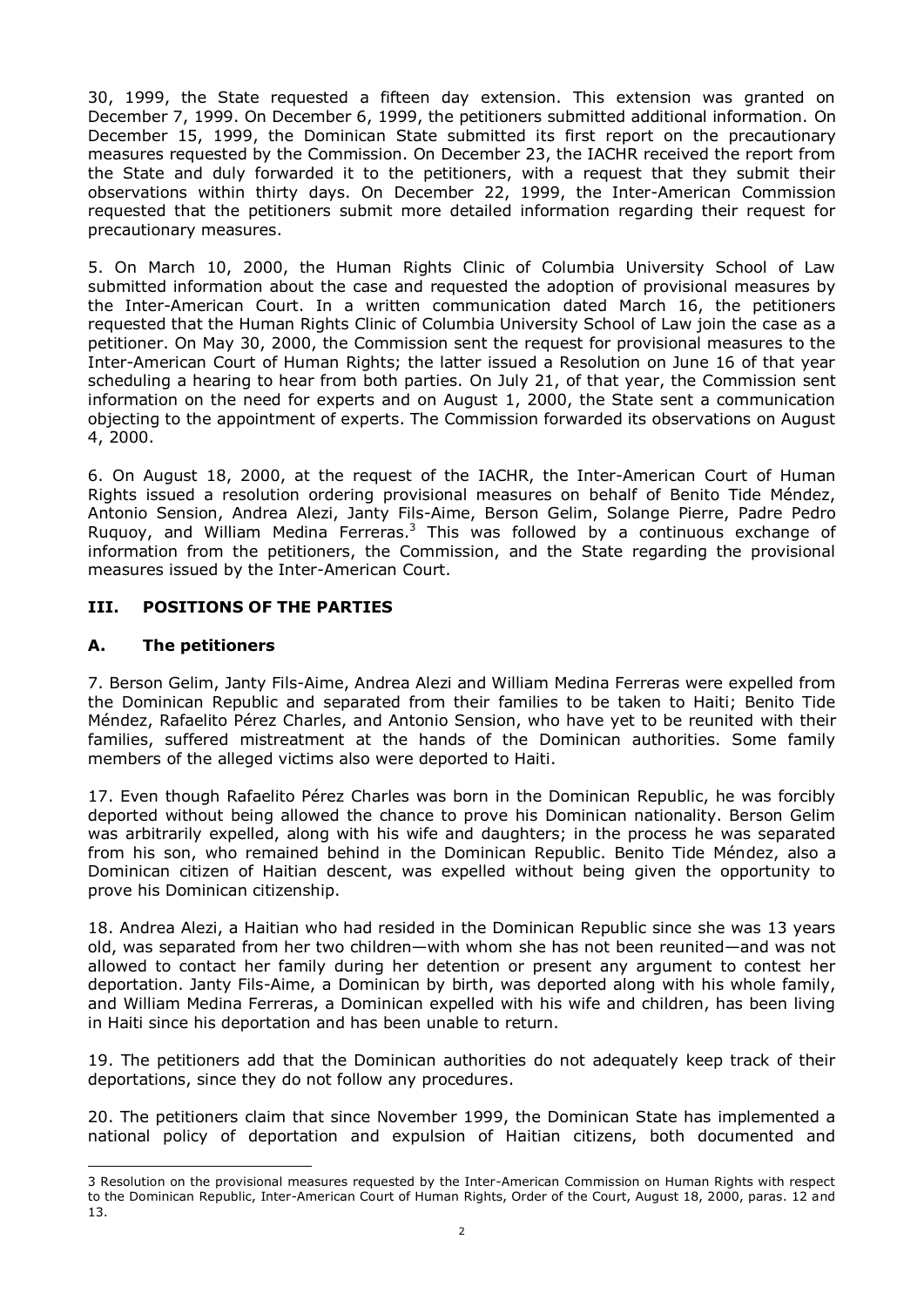undocumented, living in Dominican territory as well as of Dominicans of Haitian descent, documented and undocumented. They assert that more than 20,000 people were repatriated in November 1999, and that the practice continued up until December 14, 2000, with an average of 2000 people deported monthly. They assert that this practice has continued despite the provisional measures adopted by the Inter-American Court.

21. They contend that these actions take place with no prior warning and involve the use of excessive force, including different types of physical intimidation a people are taken from their homes, their families and jobs and in some cases, their children. The acts of violence also have included sexual abuse of women.

22. The petitioners also report that these people are detained by immigration officers and Dominican soldiers and are transported to the Haitian border with no opportunity to prove their legal status or make arrangements prior to being expelled. This practice, they say, has also been used against Dominican citizens who have the means to prove their legal status in Dominican territory. These individuals are deprived of their ability to contest the deportation, contact family members, or obtain legal assistance. The petitioners claim that the alleged victims, as members of these groups, have been targeted by different facets of this State policy.

23. The petitioners add that in several cases, fathers and mothers have been sent to Haiti and forced to leave their small children behind in the Dominican Republic.

24. The petitioners further claim that the information about these practices is consistent with that of several Dominican and international organizations who confirm the existence of this generalized policy since the mid 1990s. Moreover, the Dominican State has failed to comply with its bilateral treaties with Haiti by failing to notify the latter about thousands of people who were simply left at the border.

25. The petitioners also point out that Haitians living in the Dominican Republic are not granted the opportunity to obtain legal residency; they are frequently arrested, put in omnibuses, and sent to Haiti. They assert that this practice has included Haitians who have lived in Dominican territory for more than twenty years.

26. They further claim that those who have had legal access to work and residency are not given the opportunity to prove their status and ultimately are treated as if they were undocumented.

27. The petitioners contend that these policies also affect Dominicans of Haitian descent whom the immigration authorities have mistakenly deported in the same circumstances. Reports from the State itself have alluded to this situation, which has affected third generation Dominicans.

28. The petitioners also contend that many children have been left behind, abandoned on Dominican soil as a result of such practices by the State. Deportees are frequently prevented from taking their minor children with them and parents who have been deported have been prevented from contacting their children or other family members.

29. The petitioners argue that such policies violate the domestic law of the Dominican Republic, whose immigration regulations establish deportation procedures including prior notice, specific grounds, and an opportunity to contest the charges. Moreover, these actions violate a 1997 agreement between the Dominican State and Haiti that was signed in the context of a similar crisis.

30. The petitioners consider that these mass practices at the national level discriminate based on race and origin, and infringe upon the domestic and international rights of these people.

## **B. The State**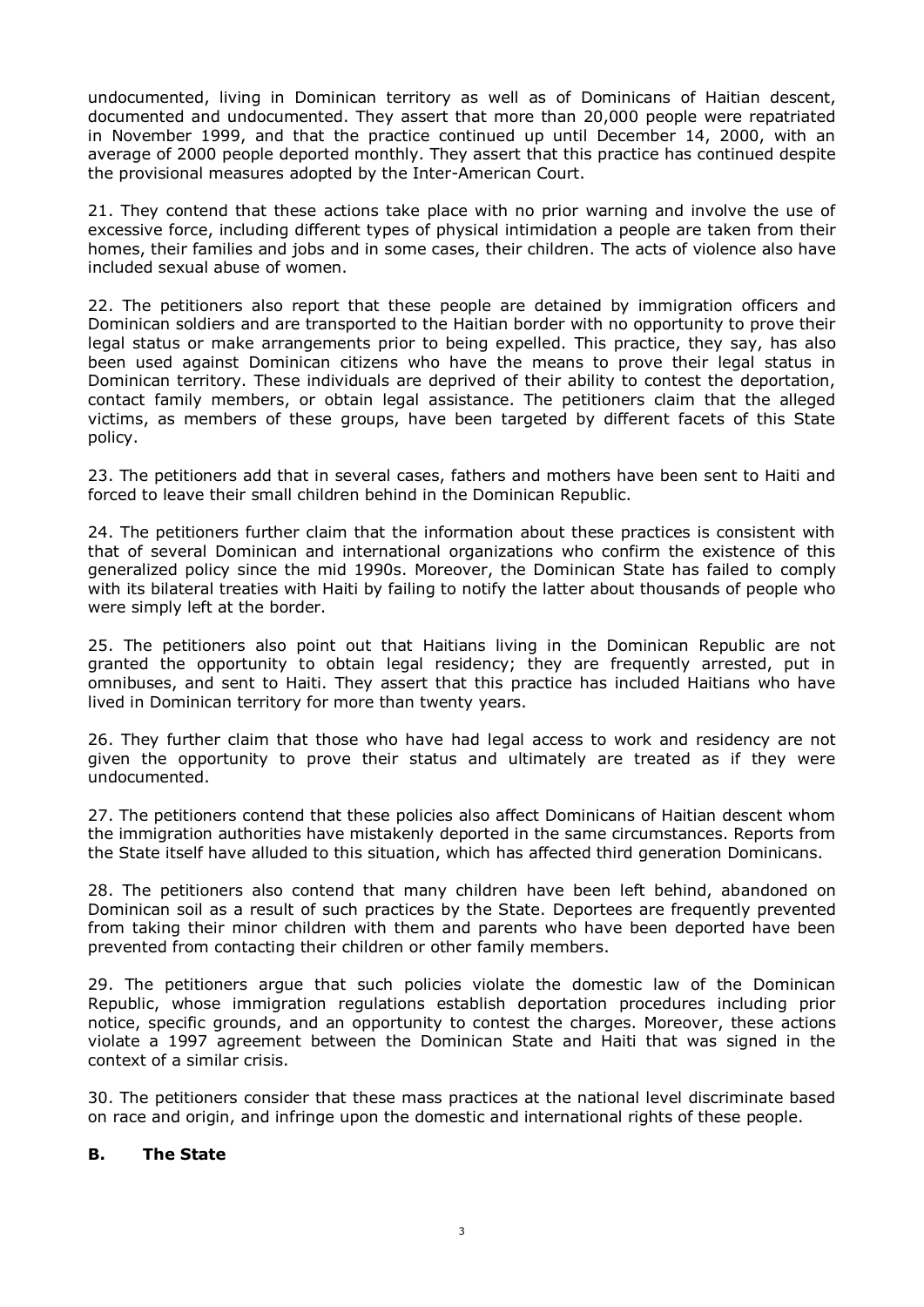31. The Dominican State claims that the repatriation of foreigners living illegally in Dominican territory is its irrenunciable and nonnegotiable right as a cornerstone of sovereignty. It also contends that this right is protected under the domestic legal order and contravenes no treaty or convention to which the Dominican State is party.

32. The State affirms that the petitioners' figures on repatriated people have not been confirmed by independent sources. It asserts that statistics from the General Directorate for Migration [Dirección General de Migración] indicate an average repatriation rate of 717 people a month and that the figure has never exceeded 1,000 people. The State adds that this figure correlates directly to the mass immigration of Haitians into Dominican territory.

33. The State contends that there is a lawful procedure in place in the Dominican Republic and that it is implemented by the General Directorate for Migration. The law ensures due process for people subject to repatriation, and their cases are handled individually. The process, according to the State, includes three stages: i) detention and identification, ii) investigation, screening and verification, and iii) confirmation. The competent authorities accurately establish the identity and legal status of the detainees and a final verification is conducted prior to turning the individuals over to the border posts; the Haitian consuls of Barahona and Dajabón participate in this process so as to avoid receiving any citizens who are not Haitian nationals.

34. The State points out that this procedure is directed by "migration personnel trained by the United Nations High Commissioner for Refugees (UNHCR)."<sup>4</sup> It adds that the process includes an opportunity to submit documentation and contact family members. In addition, the repatriates are transported in buses rented for the process, and are provided food and lodging until the process has been finalized.

35. The State likewise asserts that this repatriation process has been strengthened by joint decisions adopted with Haiti and that "the neighboring countries are the ones who should discuss it, without outside interference, any differences that may arise concerning the way in which to carry out the repatriations.<sup>"5</sup> The work in both countries is carried out through the Dominican - Bilateral Commission.

36. The State adds that the General Directorate for Migration has, on numerous occasions, publicly invited nongovernmental organizations (NGOs) to participate as observers in the repatriation process. It contends that this process is carried out transparently and with respect for human rights.

37. It further indicates that in view of the Haitian immigration problem, the State took on the responsibility of organizing a conference to air the problem objectively. A meeting was held with the presidents of both countries on the issue of migration flows, and legal measures were taken in the form of a draft migration law to replace the existing law that dates back to 1939.

38. The State observes that the two countries have signed the Protocol of Understanding between the Dominican Republic and the Republic of Haiti on Repatriation Mechanisms containing agreements on the procedures used and their improvement. That document includes a provision to avoid separating "nuclear" families and to contact the Haitian authorities in advance with a list of people in the repatriation process.

39. Finally, the Dominican State affirms its firm commitment to continue to improve these mechanisms and to rectify any isolated case of excesses by bringing the migration authorities involved to justice.

# **IV. ANALYSIS**

# **A. Competence** *ratione personae***,** *ratione materiae***,** *ratione temporis***,** *ratione loci*

-

<sup>4</sup> Observations submitted by the Dominican State, December 7, 1999, p. 2.

<sup>5</sup> *Idem.*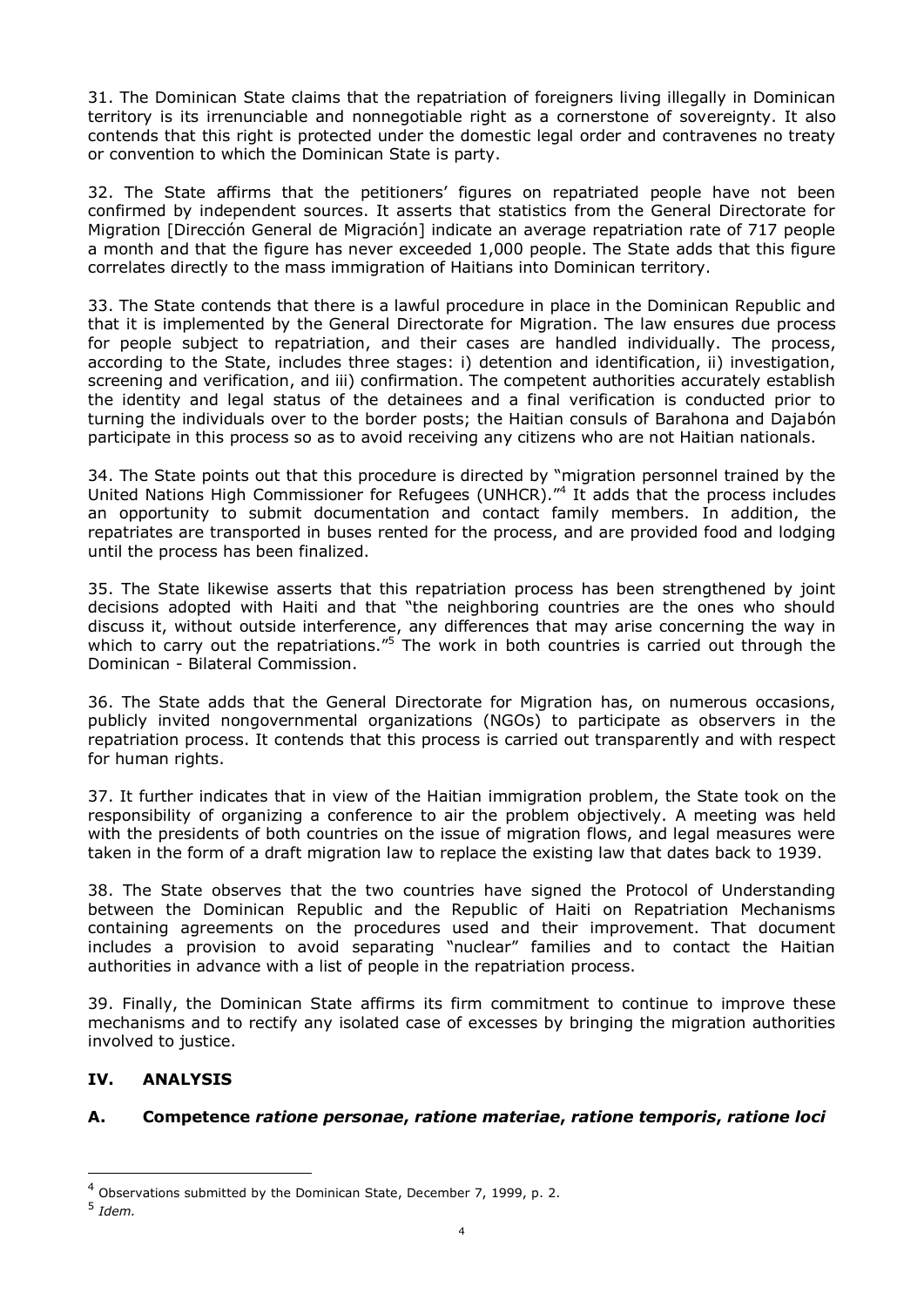40. Pursuant to Article 44 of the American Convention and Article 23 of the IACHR's Rules of Procedure, the petitioners are entitled to lodge petitions before the Commission relating to alleged violations of the rights set forth in the American Convention. With respect to the State, the Dominican Republic is party to the Convention and, therefore, is accountable in the international sphere for violations of that instrument. The alleged victims are natural persons with respect to whom the State has undertaken to ensure the rights enshrined in the Convention. Therefore, the Commission is competent *ratione personae* to examine the complaint concerning the alleged victims.

41. The Commission is competent *ratione materiae* insofar as the petition describes violations of human rights protected by the American Convention.

42. The IACHR is competent *ratione temporis* inasmuch as the obligation to respect and ensure the rights protected in the American Convention were in effect for the State on the date on which the events described in the petition allegedly occurred; the Dominican Republic ratified the American Convention on April 19, 1978.

43. The Commission is competent *ratione loci* to take up the petition insofar as it claims violations of rights protected in the American Convention on Human Rights that allegedly occurred within the territory of a State party to those instruments.

## **A. Other admissibility requirements of the petition**

## **1. Exhaustion of domestic remedies**

44. Article 46(1)(a) of the American Convention provides that in order for a petition brought before the Commission to be consider admissible, it is subject to the requirement "that the remedies under domestic law have been pursued and exhausted in accordance with generally recognized principles of international law."

45. In the instant case, the State did not raise the exception of exhaustion of domestic remedies. Based on that, and in light of the jurisprudence of the Inter-American Court of Human Rights on the subject, $6$  the Commission concludes that the State has tacitly waived its right to invoke the non-exhaustion of domestic remedies.

## **2. Time frame for lodging the petition**

46. The Commission's Rules of Procedure stipulate, in Article 32(1), that the Commission shall consider "those petitions that are lodged within a period of six months following the date on which the alleged victims has been notified of the decision that exhausted the domestic remedies." The Commission is of the opinion that, in this case, based on the information considered concerning the exception to the exhaustion of domestic remedies and in light of the lack of a pronouncement from the State with respect to the time frame for lodging the complaint, the State has tacitly waived its opportunity to invoke this exception and, therefore, the aforementioned article of the Rules of Procedure is not applicable.<sup>7</sup>

## **3. Duplication of proceedings and international** *res judicata*

47. There is nothing in the file to indicate that the subject matter of the petition is pending before any other procedure for international settlement or that it duplicates a petition that has already been examined by this or any other international body. Therefore, the requirements set forth in Articles 46(1)(c) and 47(d) of the Convention have been met.

## **4. Characterization of the facts alleged**

-

<sup>&</sup>lt;sup>6</sup> Inter-Am. Ct HR, Castillo Páez Case, Preliminary Exceptions, Judgment of January 30, 1996, paras. 41-43; and Loayza Tamayo Case, Preliminary Exceptions, Judgment of January 31, 1996, paras. 41-43.

 $^7$  Report N°57/04, petitions 771/03 y 841/03, admissibility, Oscar Elías Biscet et al, Cuba, October 14, 2004, para. 28